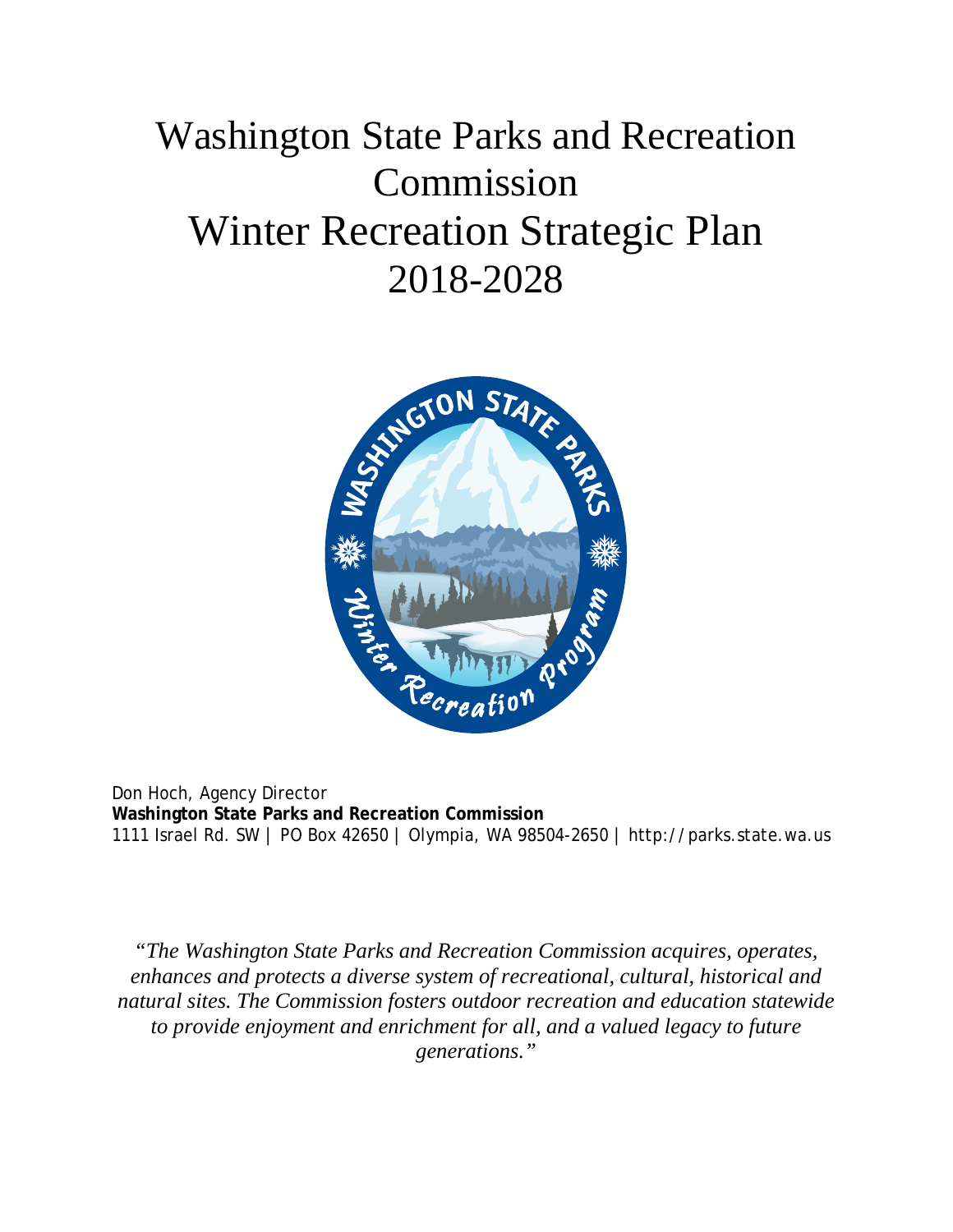### **Table of Contents**

| <b>Executive Summary</b>                            |    |
|-----------------------------------------------------|----|
| <b>Introduction and Historical Overview</b>         | 5  |
| <b>Guiding Principles, Goals and Objectives</b>     | 7  |
| <b>Future Trends</b>                                | 8  |
| <b>Plan Implementation</b>                          | 12 |
| <b>Upper Level Objectives, Goals and Strategies</b> | 13 |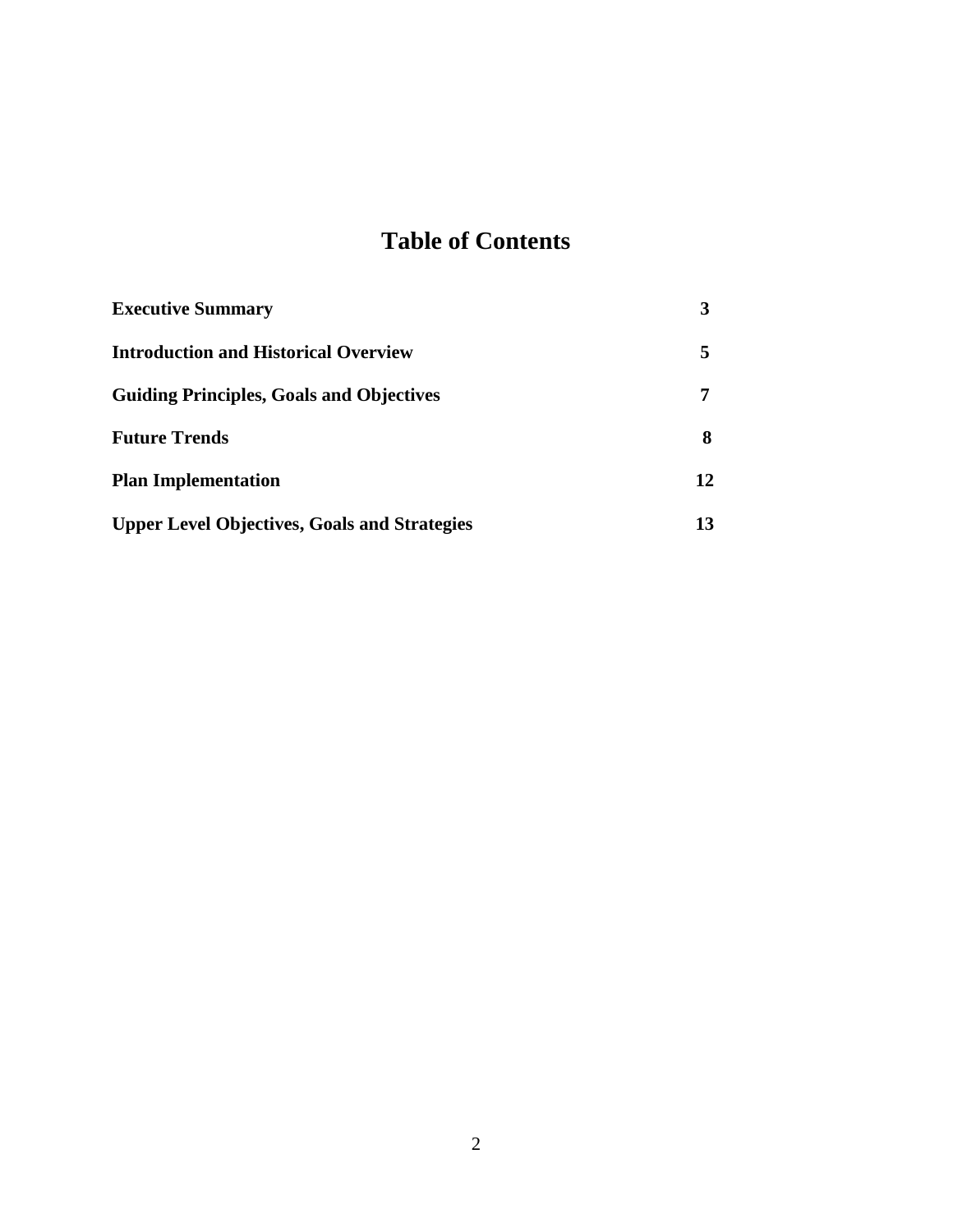## **EXECUTIVE SUMMARY**

### **Why update the Strategic Plan?**

The last major planning exercise completed by the Winter Recreation Program was in 2008. At that time, there was a high level of mistrust and skepticism related to the winter recreation programs (snowmobile and non-motorized) and the strategic planning effort was an approach to address those concerns. That Plan was met with skepticism and mistrust and yet created a glimmer of hope and optimism for change and improvement. That glimmer of hope and optimism has resulted in stronger working relationships within the Advisory Committees, and among groups, clubs, organizations and other governmental partners. Some of the notable accomplishments have been the involvement of stake holders, accountability and transparency with users, contractors, stakeholders and the Advisory Committees. The Plan itself called for regular reviews.

### **What the Plan seeks to accomplish.**

- Capturing and expressing the desires of the users and building stronger relationships with users. Clear expression of constituents' desires for the program in the years to come.
- Continue to emphasize building and maintaining strong relationships with advisory committees, volunteers and partners.
- Continued emphasis on customer service and transparent management.
- Provide guidance to the Program in meeting increasing recreational demands, especially in the I-90 Corridor, and other areas exhibiting high demand.
- Adopt the use of GPS and GIS technologies as Program Management tools, for purposes including tracking of trail groomers, producing data regarding grooming miles and grooming speed, and to provide accurate interactive and mobile friendly maps to the public that show all Sno-Park locations and trail routes.
- Identify strategies on how to protect dedicated funds for both winter programs.

### **The Winter Recreation Program Mission:**

The mission of the Winter Recreation Program is to provide a variety of snow-based winter recreational opportunities to the public while protecting natural and cultural resources throughout the state.

### **Winter Recreation Program Vision:**

The Winter Recreation Program is a well-managed and respected program of the Washington State Parks and Recreation Commission providing effective and efficient service that: 1) is responsive to the recreational demands of the public; 2) facilitates public access to diverse snowbased recreational opportunities; 3) encourages responsible use and protection of natural and cultural resources; and 4) is closely integrated into the communities it serves through effective relationships with volunteers, federal, state and local governments and private property owners.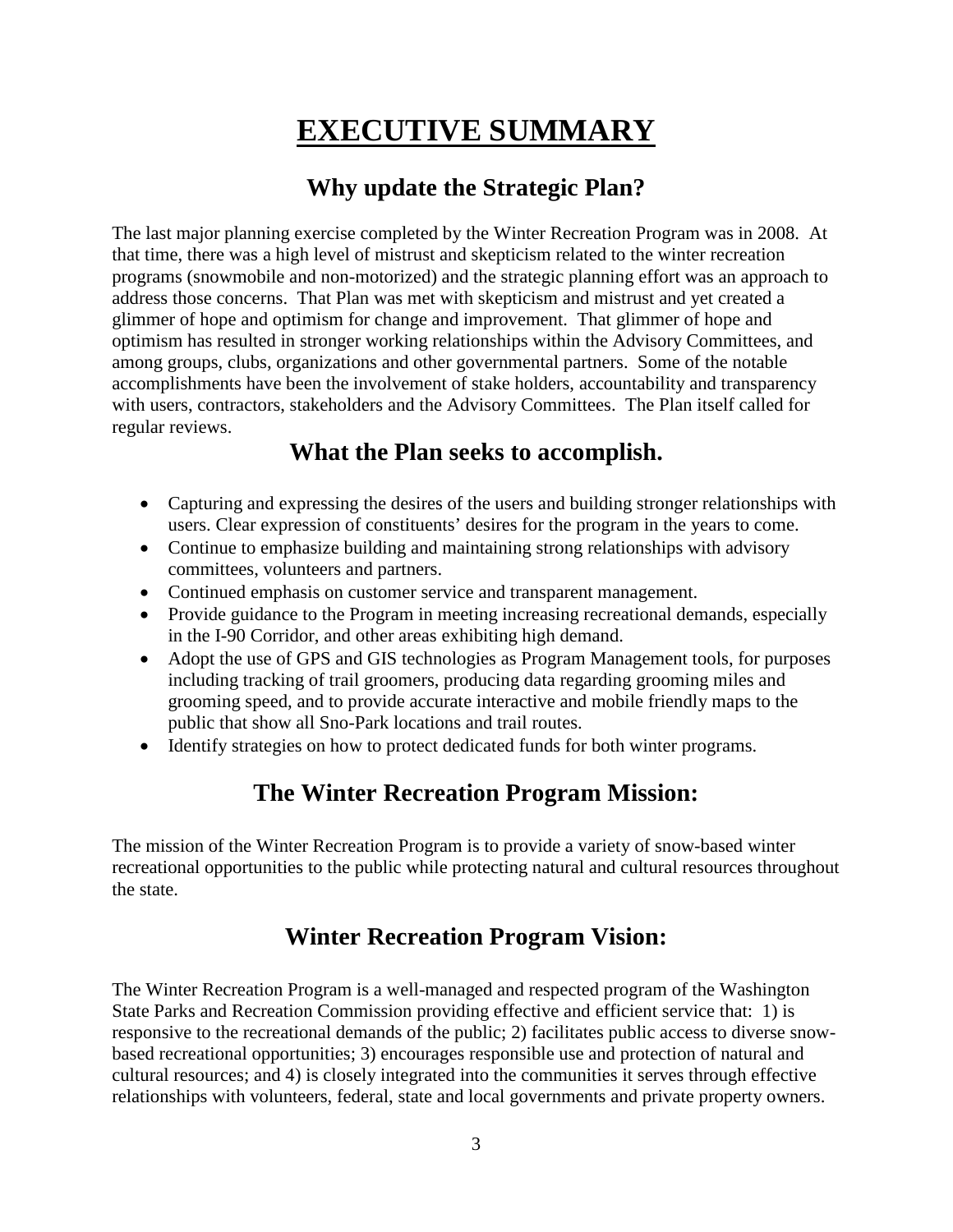### **Culture and Core Values:**

In interacting with one another, the Commission, staff, Advisory Committees, partners, supporters and volunteers, foster a collaborative culture in which people:

- Maintain a working environment to **nurture innovation**
- **Encourage exploring new opportunities and ideas** and accept responsibility for outcomes
- **Respectfully challenge** assumptions and work traditions
- **Give and accept** constructive criticism
- **Accept that conflicts** between ideas may be a necessary step toward finding solutions
- **Act with civic courage** and the highest ethical standards
- **Take pride** in the work, mission and vision of the Program

The Winter Recreation Program staff, Advisory Committees, partners, supporters and volunteers share core values that **demonstrate a commitment** to:

• Providing a**ccess** to recreational and educational opportunities statewide;

• **Meaningful public engagement** and participation in developing and operating the Winter Recreation Program

- **Supporting one another** by working together to achieve the Program's mission
- **Quality and value** in all work accomplished

### **Who are we and what do we do**

The Washington State Parks Winter Recreation Program has 123 sno-parks on public land and approximately 3,300 miles of groomed trails. Washington offers users a destination for winter activities. Washington's winter program is unique in comparison to other states in that Washington's Winter Program manages winter recreation for snowmobilers and non-motorized recreationists on a statewide basis. Other states may have separate programs or even separate agencies managing the two different programs.

Washington's winter program is guided by two Advisory Committees consisting of citizens from around the state, appointed by the State Parks Director to serve staggered, three-year terms. The Advisory Committees help establish operating procedures for the program and provide advice regarding budgeting of dedicated funds and policy guidance for program activities

Washington State Parks' Winter Program has expertise in providing opportunities for winter recreation, including cross-country skiing, snowshoeing, snow play, and skijoring, dog-sledding, fat tire bicycling and snowmobiling.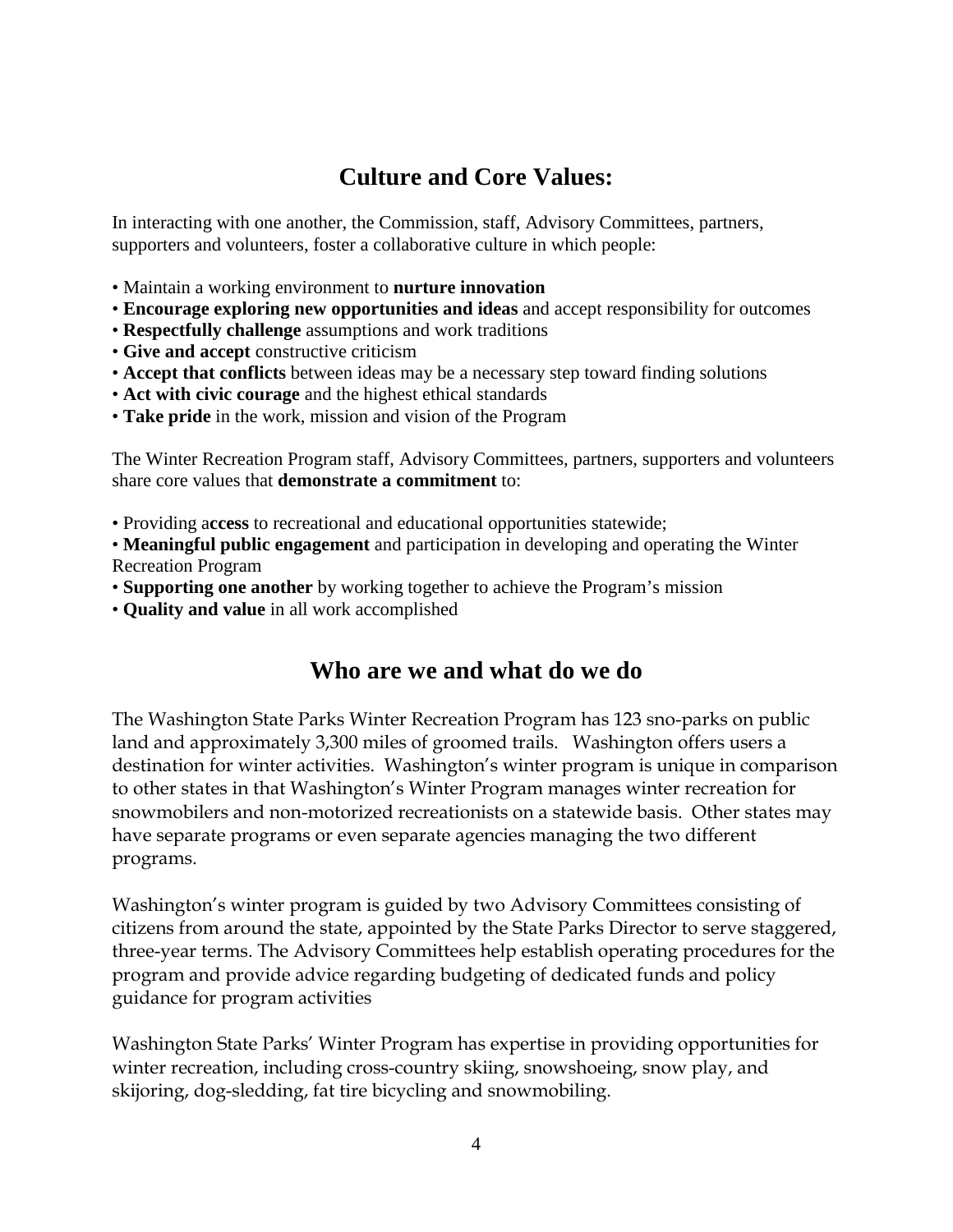## **Introduction and Historical Overview**

In the state of Washington, a variety of highland areas, including the Cascade, Blue and Selkirk mountain ranges, and the Okanogan Highlands, offer winter snow conditions that are conducive to a variety of recreational activities, including cross-country skiing, snowshoeing, snowmobiling, sledding, tubing, skijoring, dog-sledding, fat tire bicycling, and general snowplay. Although nature has provided the climate and the terrain, gaining access to locations where the public can engage in these recreational opportunities has become the charge of a variety of government agencies assisted by a host of dedicated volunteers and associations. Coordination of government efforts to provide the bulk of snow-based recreational access has coalesced under the administration of the Washington State Parks and Recreation Commission (also referred to in this document as either the Commission or State Parks).

The development of State Parks' initial winter recreation program evolved over a period of about ten years. In 1966, the Commission allowed motorized snow vehicles in designated areas of Lake Wenatchee, Mount Spokane, and Pearrygin Lake State Parks on a one-year trial basis. This authorization was continued in 1967 and also expanded to include specified areas in Alta Lake, Brooks Memorial, Fields Spring, Lake Wenatchee, and Riverside State Parks.

In February of 1970, the Commission, aided by the volunteer efforts of an *ad hoc* task force, initiated a project to define the problems and areas of concerns created by snowmobile use. The report investigated nine primary aspects of snowmobiling: the industry; users; recreational and environmental effects; safety; facilities; regulations; enforcement; legislation; and financing. The resulting report was entitled "Snowmobiling in Washington State" dated November 1970, and served as the basis of the Washington State Snowmobile Act of 1971.

The Commission implemented the Snowmobile Act by entering into agreements with other agencies, organizations and individuals to remove snow from parking areas; and to certify volunteer instructors to provide safety training classes. A staff position of Snowmobile Coordinator was also established and the distribution of brochures containing snowmobile regulations commenced.

Legislative action requested by cross-country skiers in 1975 established the Winter Recreation Parking (Sno-Park) Permit program. Like the snowmobile legislation, this program was designed to provide fee-based services primarily to cross-country skiers.

A third body of Winter Recreation related legislation gave State Parks the responsibility for the Downhill Ski Lift Safety Inspection Program. This program and the Commission's management of downhill skiing facilities are not included in this Strategic Plan.

The Sno-Park Program implemented in 1975 became the core of State Parks' new Winter Recreation Program, now consisting of two administrative components, the snowmobile program and the non-motorized program, with separate funds supporting the cost of each program. The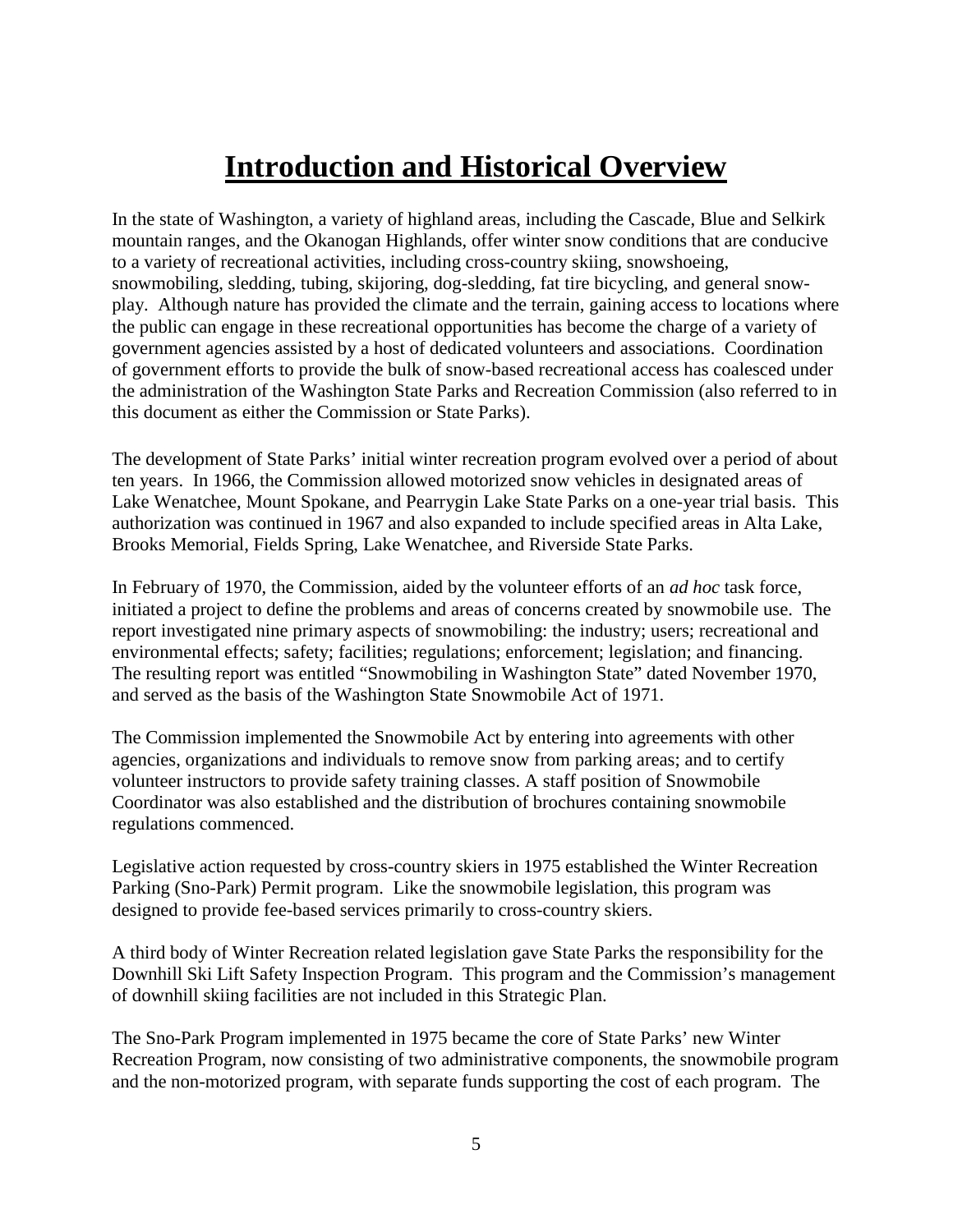snowmobile program is funded from snowmobile registration fees and a percentage of the state gasoline tax. The non-motorized program is funded by the proceeds from Sno-Park parking permit fees. It is important to note for any proposed future changes in funding structures, that both programs were established by the Legislature to be financially self-supporting, using dedicated fund sources, without significant additional support from the Parks Commission. Changing the current funding model would require the concurrence of the Governor's Office and the Legislature.

Two citizen advisory committees were also established to advise State Parks in the administration of the Winter Recreation Program, and include the Winter Recreation (Sno-Park) Advisory Committee (pertaining to non-motorized uses), and the Snowmobile Advisory Committee.

In 1992, the Commission prepared a Winter Recreation Program Plan that was the first comprehensive review of State Parks' involvement in the provision of winter recreation access. It included an extensive history, a program description, an assessment of user demand, and a discussion of future directions. In 2008, the Commission completed and adopted the Winter Recreation Program Strategic Plan.

The August 2012 *State of State Parks* report and the March 2013 *Transformation Strategy*  provide context and background for the agency's strategic direction over the subsequent six years. Those documents and other support materials, including public involvement efforts, can be found on the agency website at: [http://parks.state.wa.us/149/Strategic-Plan.](http://parks.state.wa.us/149/Strategic-Plan) Clear descriptions of the agency's Mission, Vision, Culture and Core Values and a comprehensive set of strategies and initiatives have emerged from those documents. Strategies are geared toward meaningful changes, and the creation of a successful, sustainable foundation. Additionally, the mission, vision and core values will ensure that quality, public trust and confidence are maintained. The winter recreation strategic plan is consistent with and supportive of the Agency's Strategic Plan.

The need for an updated Winter Recreation Strategic Plan has been demonstrated by continually changing conditions over the past several years, including:

- Funding continues to be outpaced by recreational demand in some locations, and the costs of providing services are increasing.
- Sno-Parks in some areas are becoming overcrowded, with vehicles turned away on busy weekends, primarily in the non-motorized recreation areas.
- New forms of snow-based recreation are being introduced, including fat tire bicycles, snow bike snowmobiles, and other over-the-snow vehicles.
- Large variations in winter weather and snowpack in the mountains.
- Availability of management resources

Over the more than 40 year lifespan of the Winter Recreation Program, the program has experienced ebb and flow when it comes to growth, and now includes 123 Sno-Parks statewide. Approximately 81 of these Sno-Parks are used primarily for snowmobile trail access, with another 42 provided exclusively for Non-motorized trail access. A number of these Sno-Parks are shared by both the motorized and non-motorized programs. Associated with these Sno-Parks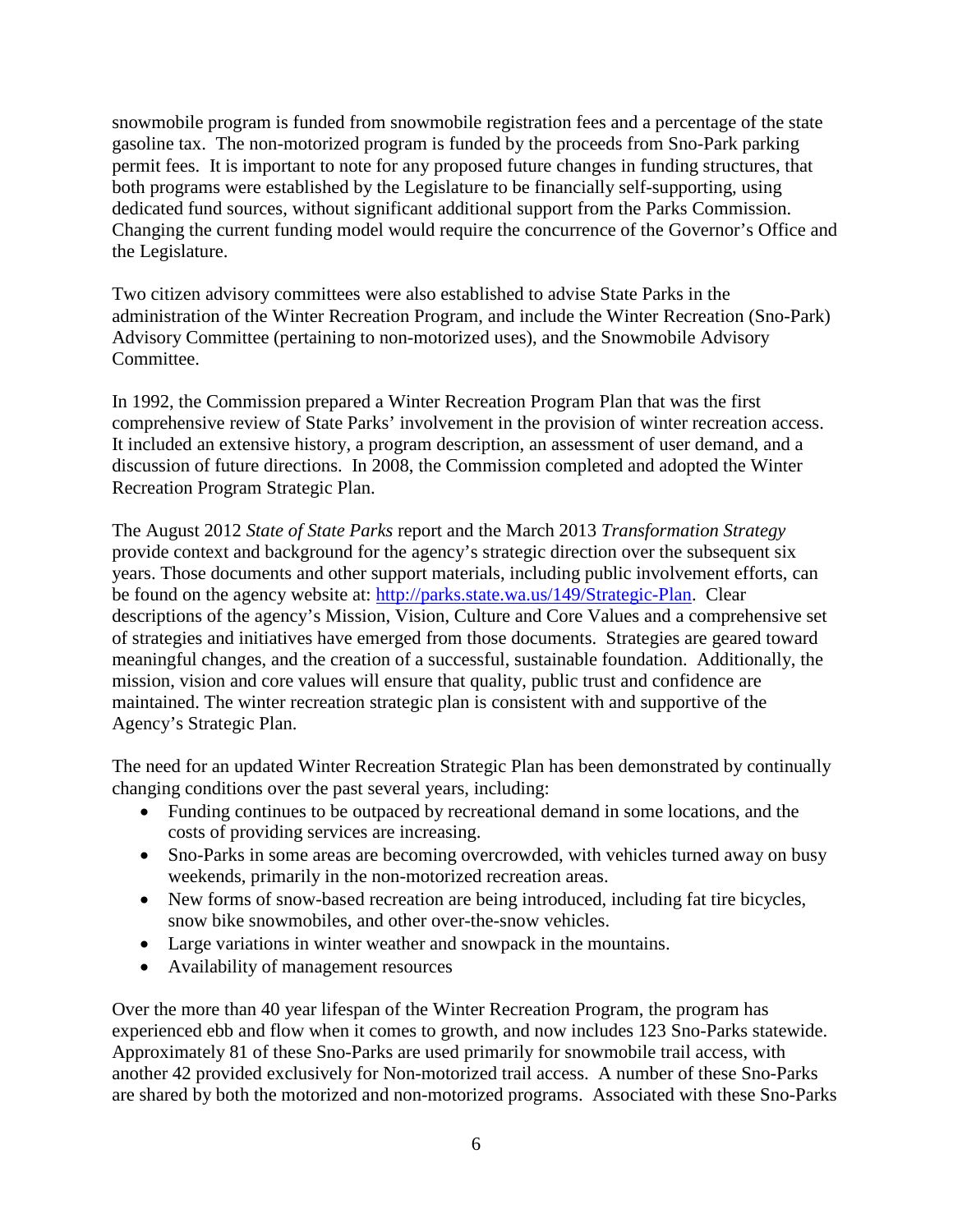are approximately 3,300 miles of groomed trails, (snowmobile and non-motorized combined) that are provided and maintained in cooperation with federal, state, county and local agencies, snowmobile clubs and private landowners. State Parks has also designated five snow-play areas that are serviced by Sno-Parks, providing opportunities for tubing and other snow-based recreational activities. The dramatic increase in recreational demand since inception of the program has necessitated an evolving management response to ensure that parking lots are constructed, maintained and plowed, restrooms provided, trails maintained and groomed, signs posted, rules enforced, equipment purchased, safety training provided, conflicts resolved, and visitors kept informed; and all within the available financial resources provided by current funding mechanisms.

### **Guiding Principles, Goals and Objectives**

### **Guiding Principles:**

In fulfilling the mission and vision statements, guiding principles are helpful in the development of program goals and objectives, and the strategies to accomplish them. The following guiding principles were adopted by the Commission in 2008 and should continue. The Winter Recreation Program will:

- 1. Actively involve people in decisions that affect them; help people to participate by providing them with credible, timely, and objective information; and, develop programs with a clear understanding of public expectations for Program services.
- 2. Advocate for responsible management and for equitable allocation of resources.
- 3. Create and strengthen cooperative relationships with individuals, organized groups, local governments, and state and federal resource management agencies.
- 4. Manage programs in a consistent manner, and use innovation and technology to improve services. Safety is a priority and will always be considered in our planning and actions.
- 5. Be receptive to, and consider advice from all organizations and individuals relating to winter recreation programs, and not limit topics to only those identified by staff.
- 6. Be more clearly integrated as a program of the Washington State Parks and Recreation Commission.
- 7. Demonstrate a cooperative, mutually supportive working atmosphere for staff, volunteers, and partners.
- 8. Commit to stewardship that transmits high quality park and recreation assets to future generations.
- 9. Pursue dedication to outdoor recreation and public enjoyment that welcomes all our citizens to their public lands.
- 10. Strive for excellence in all we do.
- 11. Involve the public in our policy development and decision making.
- 12. Support one another as we translate our mission into reality.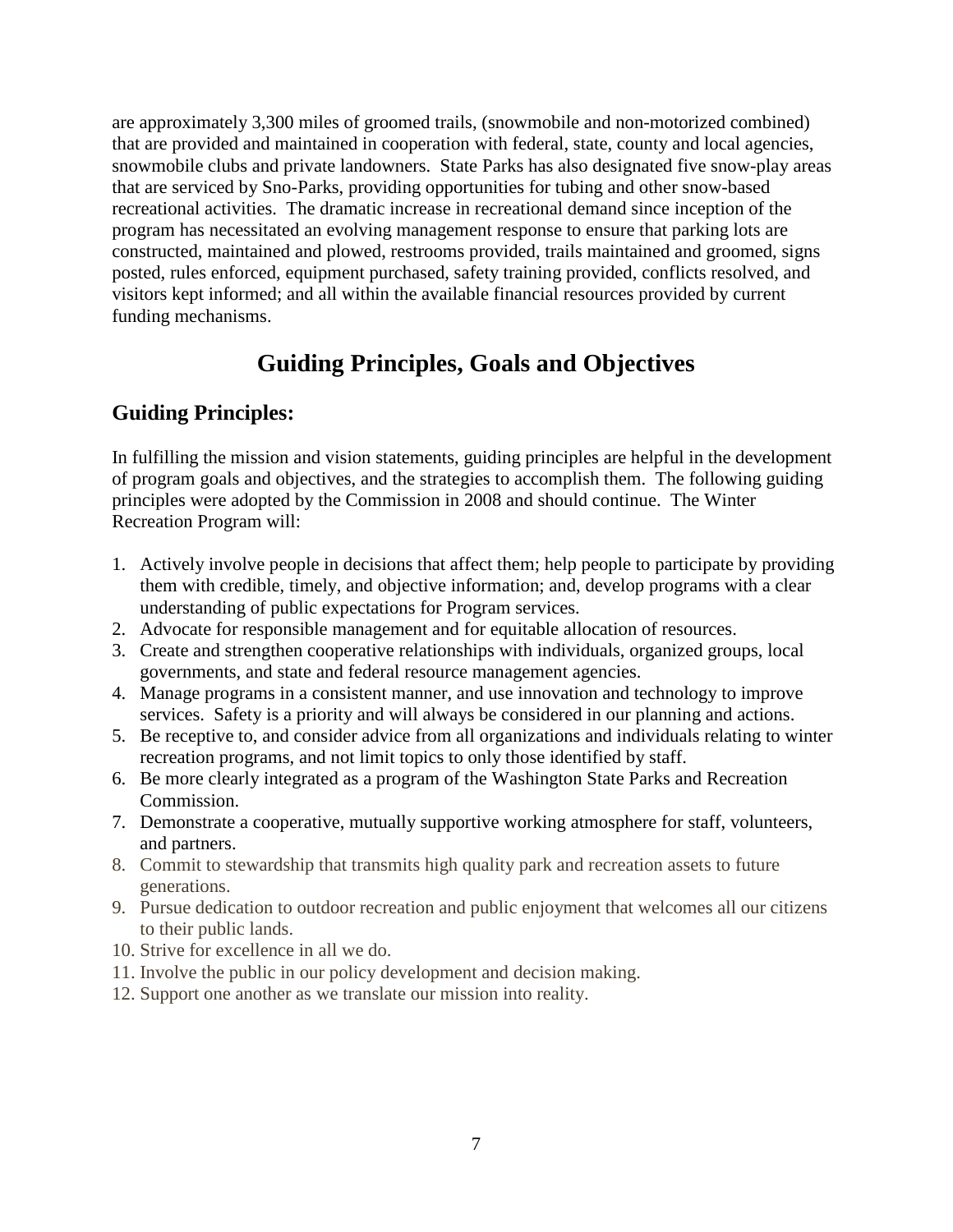### **Upper Level Objectives and Supplementary Goals:**

#### **1. Access to snow-based recreation will be our primary product.**

• Recreational access opportunities are responsive to user demands while reflecting sensitive environmental stewardship.

#### **2. The Program has viable planning functions**.

- There is adequate separation of incompatible or conflicting recreational uses.
- Well maintained, clearly signed and usable parking areas and trails, accurate maps.
- Effective, safe trail grooming is provided.

#### **3 We will build enduring partnerships.**

- A vigorous, organized, skilled, and respected volunteer program, i.e., advisory committee members, grooming councils, grooming coordinators, associations and clubs.
- Viable Advisory Committees that are regarded as full partners.

#### **4. We will maintain open and responsive communications with the public.**

- Safety, education and resource stewardship are high priorities.
- We provide accurate and up to date information to the public.
- We respond to complaints and disputes in a timely and sensitive manner.
- We strive to improve technology-based communication, i.e. mobile friendly maps and GPS tracking.

#### **5. We will exercise transparent decision-making, with clear, understandable, and concisely written procedures, practices, grants and contracts.**

- We actively involve people in decisions that affect them, and help people participate by providing them with credible, timely and objective information.
- We employ effective contract management principles and techniques, and maintain high standards of financial accountability and management effectiveness, including responsive budgeting and clear financial reporting.

#### **6. We manage public resources in a consistent and responsible manner.**

- Winter Recreation services are adequately and equitably funded.
- We plan ahead to compensate for variables that affect service delivery.

### **Future Trends**

As explained above, the Winter Recreation Program continues to evolve since its inception nearly 40 years ago. Most of the growth has occurred in the non-motorized program with some variability dependent on snow conditions. Attendance data, although limited and based on vehicles rather than individuals, is collected through the sale of sno-park permits and snowmobile registrations. Some general information has also been provided by the Washington State Recreation Conservation Office (RCO).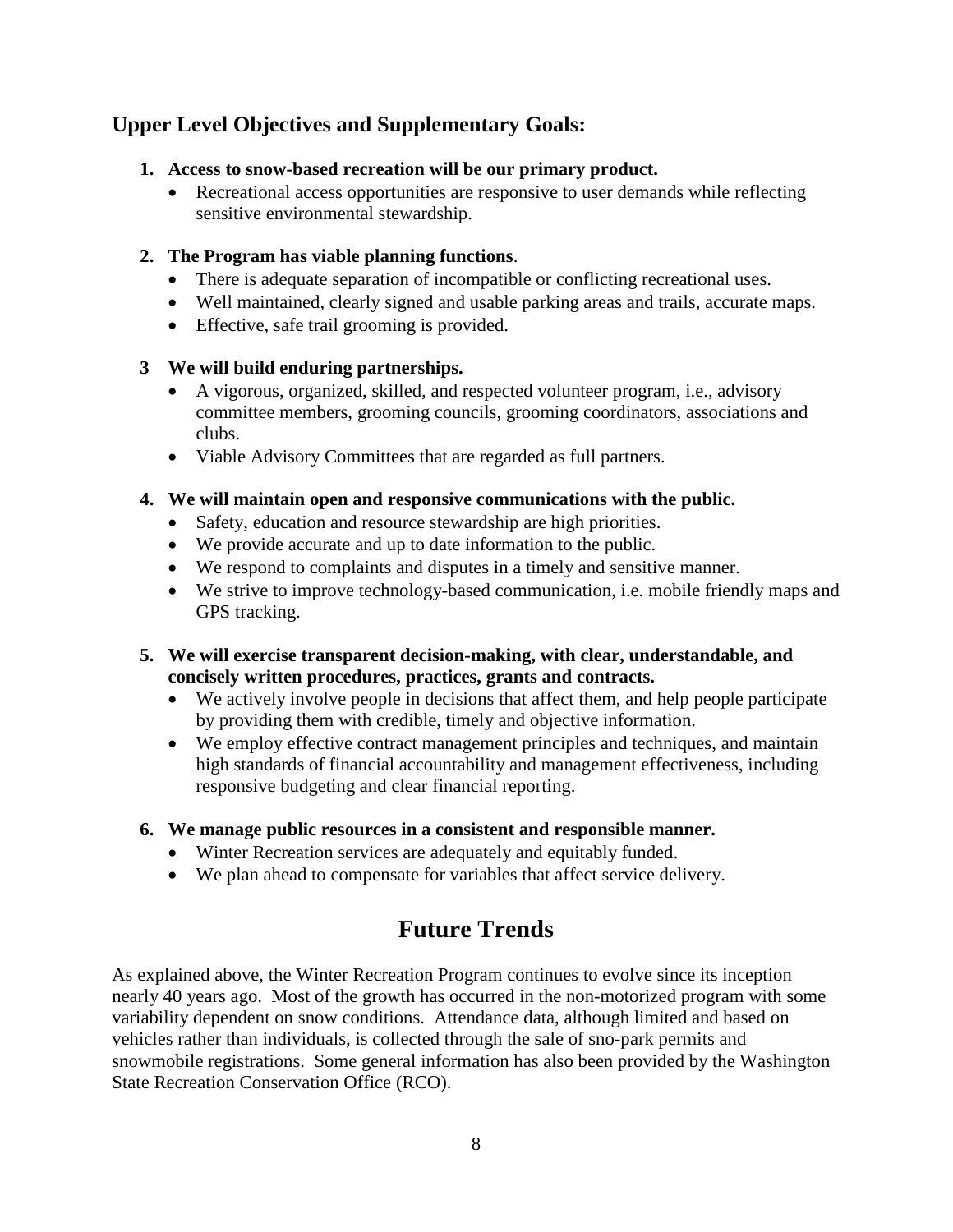The assessment of the supply of outdoor recreation facilities and opportunities in Washington suggests that the supply of recreation is not completely meeting public demand, and meeting that demand is further challenged by the pressure of population growth and urbanization in Washington.

An assessment of outdoor winter recreation in Washington in 2015 estimated that there are:

- 231,443 cross country skiers, 344,593 snowshoers, and 123,436 OSV (over the snow vehicles)
- Overall growth between 2002 and 2013 shows a 105% increase in cross country skiing, 807% increase in snowshoeing and a 26% increase in OSV use with 31.3 percent of Washingtonians participating in general winter recreational activities. On average, Washingtonians spend 56 days per year recreating outdoors. Note: Snowmobile data alone does not support this level of growth. *(1)*

**Snow Play:** There has been significant growth in general snow play activities, as demonstrated by the popularity of State Parks' designated Sno-Play areas and the addition of tubing hills at ski resorts. Included within this category are those visitors seeking to enjoy just being in the snow, some perhaps experiencing snow for the first time.

**Miscellaneous:** Other winter recreation activities that have grown considerably include dogsledding, skijoring (a skier towed by one or more dogs), fat tire bicycling, snowshoeing, snow hiking (without snowshoes, often early or late in the season when snow depths are reduced), ice climbing, snow bikes (a hybrid between a motorcycle and a snowmobile), and snow camping.

The Outdoor Recreation Participation Study of 2005 concluded that activities which meet the following characteristics will have broader appeal. *(2)*

- Easy access
- Easy to learn
- Done in a day
- Less specialized technical gear required

#### **CLIMATE CHANGE:**

"**Preparing Washington State Parks for Climate Change**" *A Climate Change Vulnerability Assessment for Washington State Parks*" June 2017. Prepared by The University of Washington Climate Impacts Group in partnership with Washington State Parks and Recreation Commission. (Excerpts related to winter recreation from the recent Washington State Parks Climate Assessment)

#### **Our Snowpack Defined:**

**Changes in snowpack**: The Washington Cascades and Olympic Mountains contain the highest fraction of "warm snow", or snow falling within a few degrees of freezing (32 degrees F). **Shorter Winter Season and Warming Temperatures:**

Warming seasonal temperatures also contribute to a shorter snow season overall. Warmer fall temperatures delay the start of accumulation in the fall while warmer spring temperatures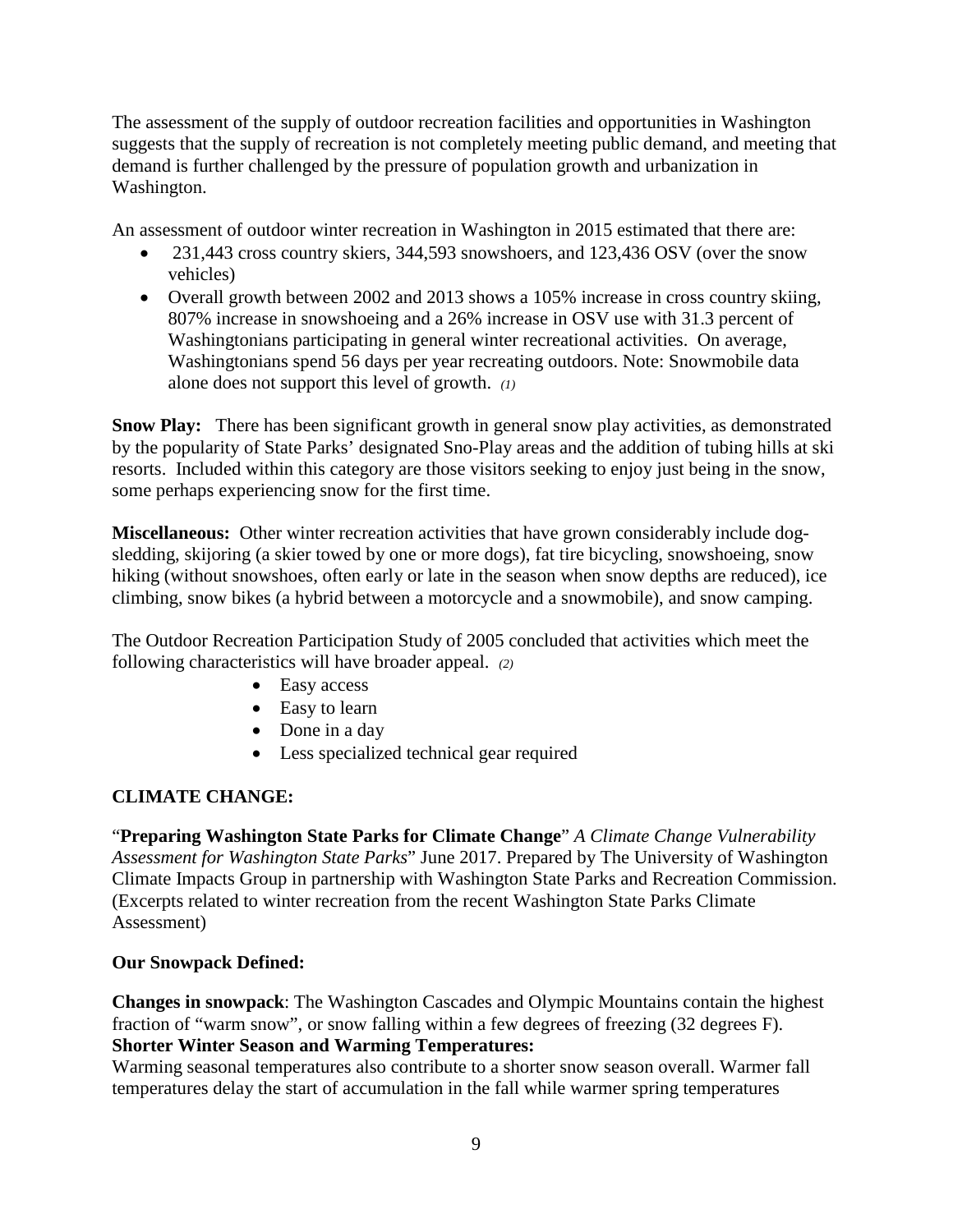contribute to earlier spring snowmelt. Snow season length in Washington State is projected to shorten by -33 days on average (range: -45 to -21 days) and -55 days (range: -68 to -39 days) on average by the  $2050s$  and  $2080s$ , respectively, under a high greenhouse gas scenario  $9RCP 8.5)^{21}$ As with snowpack, natural variability will continue to produce above average and below average conditions on a year-to-year basis. However, what is considered above average and below average will be redefined over time as the long-term effects of warming winter temperatures are realized.

The Projected Change in snow season length for a low greenhouse gas scenario (RCP 4.5) is -25 days (range: -31 to -18) for the 2050s and -35 days (range: -46 to -24 days) for the 2080s, relative to 1970-99.

#### **Challenges:**

Staff noted that managing the Winter Recreation Program is becoming more challenging as winter snowpack and access to Sno-Parks becomes more variable and as population growth creates more demand. These factors create what staff considered a "double whammy" for the program. Declining snowpack and a shorter snow season are likely to lead to a drop in Sno-Park permit purchases and snowmobile registrations over time. Lower sales would affect annual revenue for the Winter Recreation Program and may reduce emergency budget reserves, leaving the program more vulnerable to year-to-year variability in snowpack and funding. Staff noted that revenue during the snow drought of 2014-2015 declined 30%. Because the Winter Recreation Program is self-funded with an operating budget based on the previous season's revenue, variability in snowpack and snow quality can create both challenges and opportunities for the program. For example, if a low snowpack year is followed by a high snowpack year, operating expenses for plowing and trail grooming may exceed available budget. Plowing costs for years with more rain-on-snow events can also be higher than budgeted, since rain-on-snow makes snow heavier and more difficult to clear and groom. Winter Recreation may have to stop plowing some locations before the season ends, limiting access to affected Sno-Parks or leading to pre-season closures. In other cases, funds may be pulled from budgets for equipment replacement/repair to maintain access. On the positive side, high snowpack years create an opportunity to place extra funds in an emergency reserve.

#### **Adapting to Future Challenges:**

Winter Recreation staff noted that adapting program operations to decreasing snowpack may require moving Sno-Park access points (e.g., parking lots) to higher elevations. This kind of shift would create several challenges. First, moving Sno-Parks may require accessing existing or building new roads at a time when the US Forest Service is focusing more on decommissioning roads. Second, moving Sno-Parks to higher elevation will reduce usable trail miles. Staff estimated that moving the system up in elevation could shrink the amount of usable trail miles from 3,300 miles to 1,500 miles. Moving to higher elevation would also push more trail users into avalanche territory, increasing safety risks.

For a full report contact the Washington State Parks and Recreation Commission.

**Program Funding:** It is difficult to make accurate financial predictions in a program that is dependent on the weather, fuel costs, and user participation. All of these factors impact the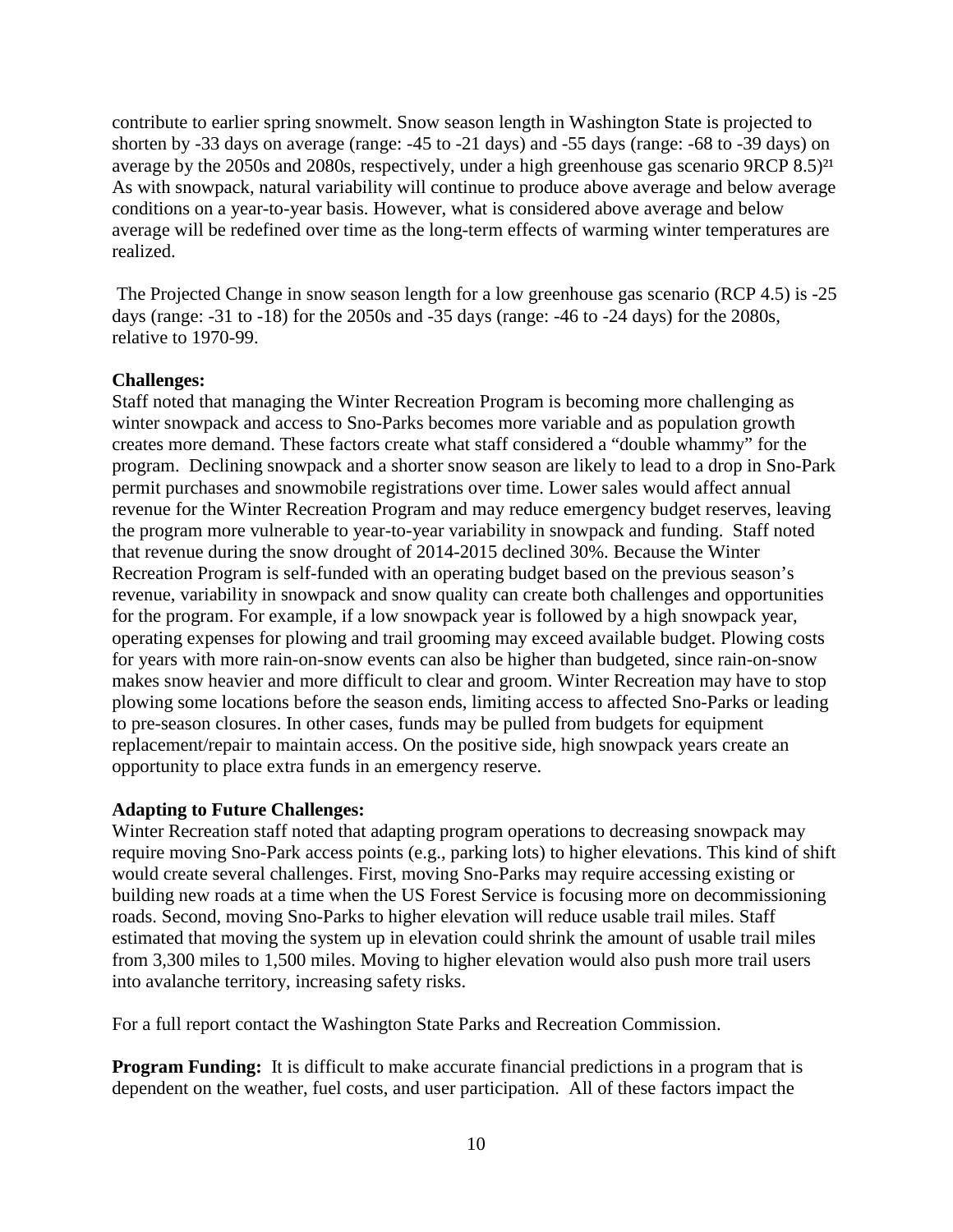number of sno-park permits that are sold and the number of snowmobiles that are registered. With the work of the Washington State Snowmobile Association and the Washington State Legislature, snowmobile registrations and fuel tax refunds have been increased over the past 3 years which has resulted in a positive impact on the snowmobile program's funding.

Despite the uncertainty, the Non-Motorized Program has experienced some financial stability with fee increases in 2009, and the elimination of reciprocity with neighboring states in 2010. The program is striving to meet increasing demands over the past decade, and is working to maintain current service levels. Opportunities to provide program expansion and growth will depend upon the ability to sustain funding levels. When contemplating the future, a prudent course of action may be to determine what service level can be sustained and budget accordingly, and examine the demands put on the Sno-Park system.

#### **ISSUES IN PROVIDING RECREATION OPPORTUNITIES – According to SCORP:**

- $\triangle$  Among local providers, three issues repeatedly emerged as the most important: funding, maintenance of existing facilities, and problems related to access.
- Among federal, state, and not-for-profit recreation providers, public access is by far the top issue of concern.
- $\triangle$  Among all providers, creating new partnership opportunities and increasing public access are priorities.
- $\triangleleft$  User conflicts and recreation compatibility are key issues of concern to providing quality outdoor recreation experiences to user groups. User conflicts can have serious consequences, including safety issues, user displacement, and even participation desertion.
- $\hat{\mathbf{v}}$  There are three trends that may pose challenges to outdoor recreation providers in the future: increasing demand for outdoor recreation due to population growth, increasing diversity of recreation experiences, and the contemporary retraction of government programs (e.g., anti-tax initiatives in Washington). An additional factor is that the Legislature did away with the Tourism promotion agency board. Washington is the only state that does not have an active agency to promote state tourism. *(4)*

*(3)* U.S. Environmental Protection Agency - Intergovernmental Panel on Climate Change (IPCC), 2014.

*<sup>(1)</sup>* Estimates of Future Participation in Outdoor Recreation in Washington State.

A Report by the Washington Recreation Conservation Office (RCO) 2015

<sup>(2)</sup> Outdoor Recreation Participation Study, 8<sup>th</sup> Edition. Washington State Interagency Committee for Outdoor Recreation (IAC), 2005

*<sup>(4)</sup>* The 2013 State Comprehensive Outdoor Recreation Plan (SCORP) – Recreation and Conservation Office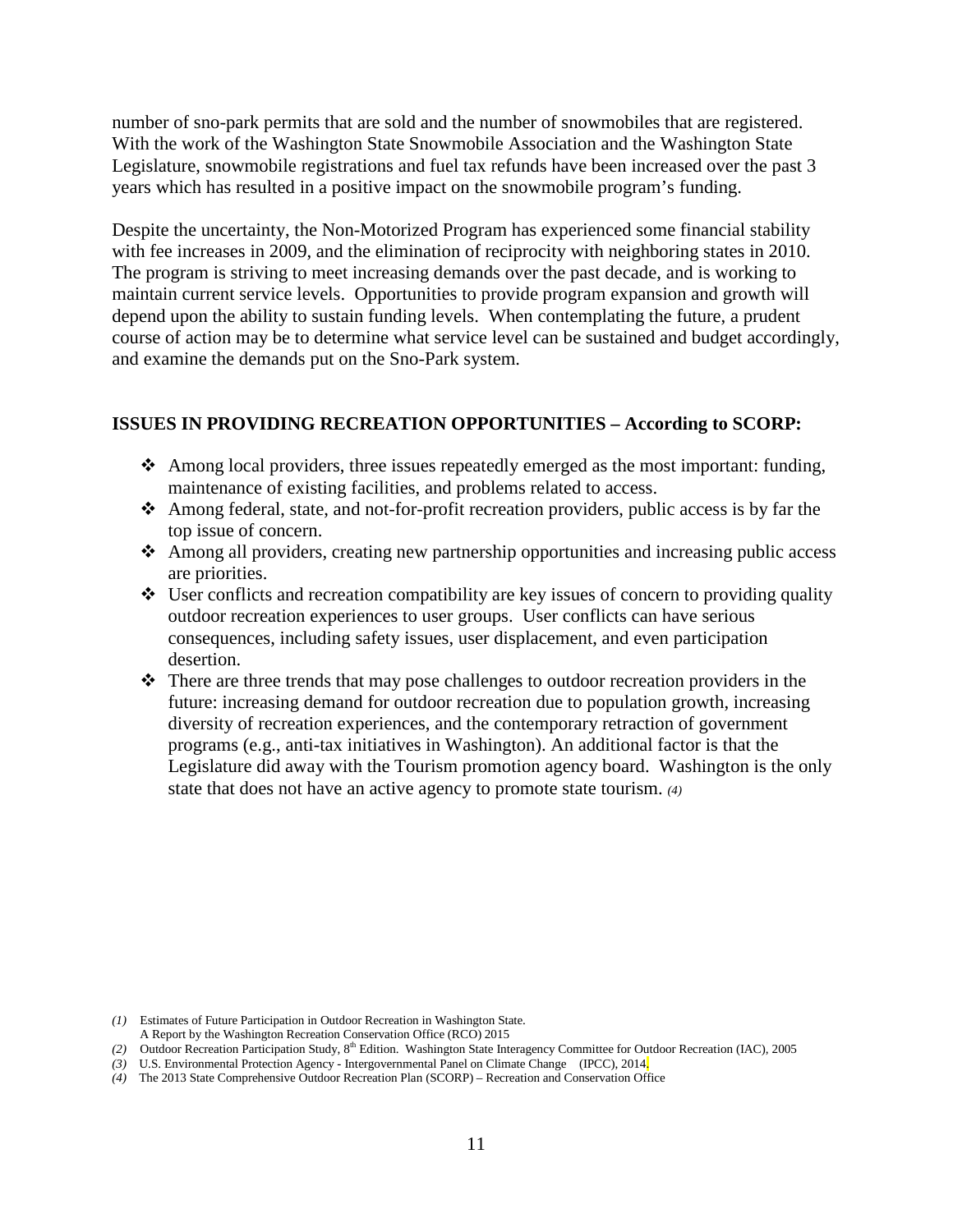## **Plan Implementation**

The plan includes an expansive list of strategies to accomplish its goals. There is certainly no expectation that the Program could or should be obligated to implement each and every one of these strategies during the next ten years. However, the list should be viewed as a menu of different opportunities that can be actively pursued. It is likely that, during plan implementation, other strategies will be discovered that are not currently included in this edition of the plan.

The following is a discussion of the most important aspects to be considered in implementing the Strategic Plan.

**Relationships and Volunteer support** are truly essential components of the Winter Recreation Program, so efforts to strengthen existing and develop new relationships with advisory committees, individual and group volunteers should continue, especially with local grooming councils and coordinators.

The roles and responsibilities of staff, Advisory Committees and volunteers have been clarified and education provided. This education continues with the dissemination of operating procedures given to each new Advisory Committee member and Grooming Coordinator.

The two existing advisory committees have established a Steering Committee made up of each Chair, Vice Chair and one additional member of the opposite committee. The combination of representatives of each committee into a unified Winter Recreation Steering Committee has led to the development of Operating Procedures and Program Policy.

**Written operating procedures** provide a vehicle for process improvement throughout the life of the Program. Procedures reflecting current and best practices have been prepared by the Steering Committee and Program staff, and shared for review, and approval, by the Advisory Committees. These Operating Procedures should be revisited on a regular basis to ensure that they reflect the latest thinking. Additional and/or modified administrative code may also be a necessary step in administration of the program.

**Equitable and adequate funding** will be a necessity to enable the Winter Recreation Program to respond to future growth in recreational demand. Increased funding for non-motorized recreational uses should be revaluated over the next ten years. An attempt to simplify sno-park permit options should be explored while maintaining adequate and dedicated levels of funding. The motorized and non-motorized funds should remain separate. Motorized funds cannot legally be re-directed for non-motorized purposes, and the plan does not advise combining the funds.

The Winter Recreation Program has become more visible and better integrated as a regular program of the Washington State Parks and Recreation Commission. Being recognized as a viable program within the agency has benefited our partners and users due to the assistance that is now being obtained from other agency programs and supporting services.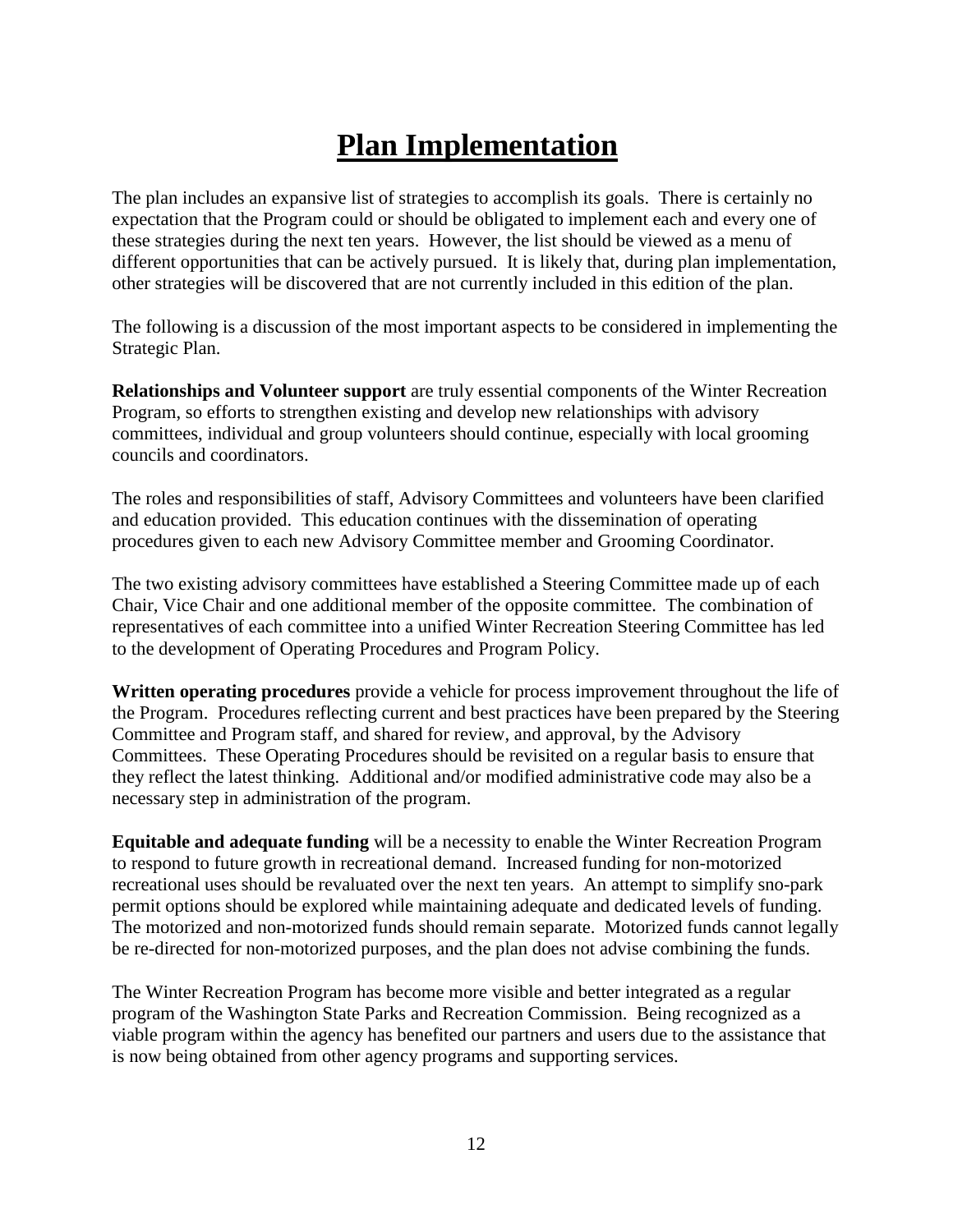The goals of securing **recreational access** and **separating incompatible uses** should be pursued concurrently by means of **viable planning functions**. Area-specific plans would identify where access is needed, where Sno-Parks should be established or removed, where "snow-play" and trail systems should be developed or altered, and how to satisfy the recreational demands of a given area of the state. The local area plans would then become the seedbed for germination of project applications that are submitted to the Advisory Committees for funding decisions.

**Safety, education and resource stewardship** should be enhanced throughout the state, with a better law enforcement presence at Sno-Parks and increased on-trail enforcement. Earlier winter season enforcement presence has proven to be an effective tool for education and rule compliance. Law enforcement at Sno-Parks and on trails is now accomplished by a broad coalition of agencies including State Parks, the U.S. Forest Service, State Fish & Wildlife, the Department of Natural Resources, local county Sheriff's offices, and sometimes the State Patrol. Establishing more rules and regulations for the use of Sno-Parks and trails without the ability to enforce them would not be productive.

**Information provided to the Public regarding trail and snow conditions must be accurate and** timely, especially for weekends and holidays. This could be accomplished by more aggressive management of the Winter Recreation website and by providing links to the websites of other state agencies, non-profit organizations including the Washington State Snowmobile Association, local Nordic clubs, and local Chambers of Commerce. GPS trackers on grooming machines will also provide more up-to-date information and accountability. Providing information that is not accurate or up-to-date generates visitor complaints and is detrimental to public perception of the program and agency.

The remaining goals and strategies regarding **signs, trails and parking areas, grooming, contract management, financial accountability, management effectiveness, and responding to complaints and disputes** are all self-explanatory.

**Overall,** elements of the plan should be prioritized and reflected in operating procedures and work of the advisory committees and staff to ensure they are carried out in an orderly manner. Over the life of this Strategic Plan there should be a growing emphasis on local input regarding the location and manner of providing snow-based recreational services, recognizing the need to maintain a distinct identity for the Program, and striving for consistent high quality services that equitably represent the interests of the recreating public.

### **Upper Level Objectives, Goals and Strategies**

The following are proposed upper level objectives, supporting goals, and some suggested strategies for attaining them. Those strategies in bold type are suggested priorities. Strategies followed by a dollar sign (\$) indicate that additional funding will be necessary to implement the strategy.

### **Upper Level Objective 1. Access to snow-based recreation will be our primary product.**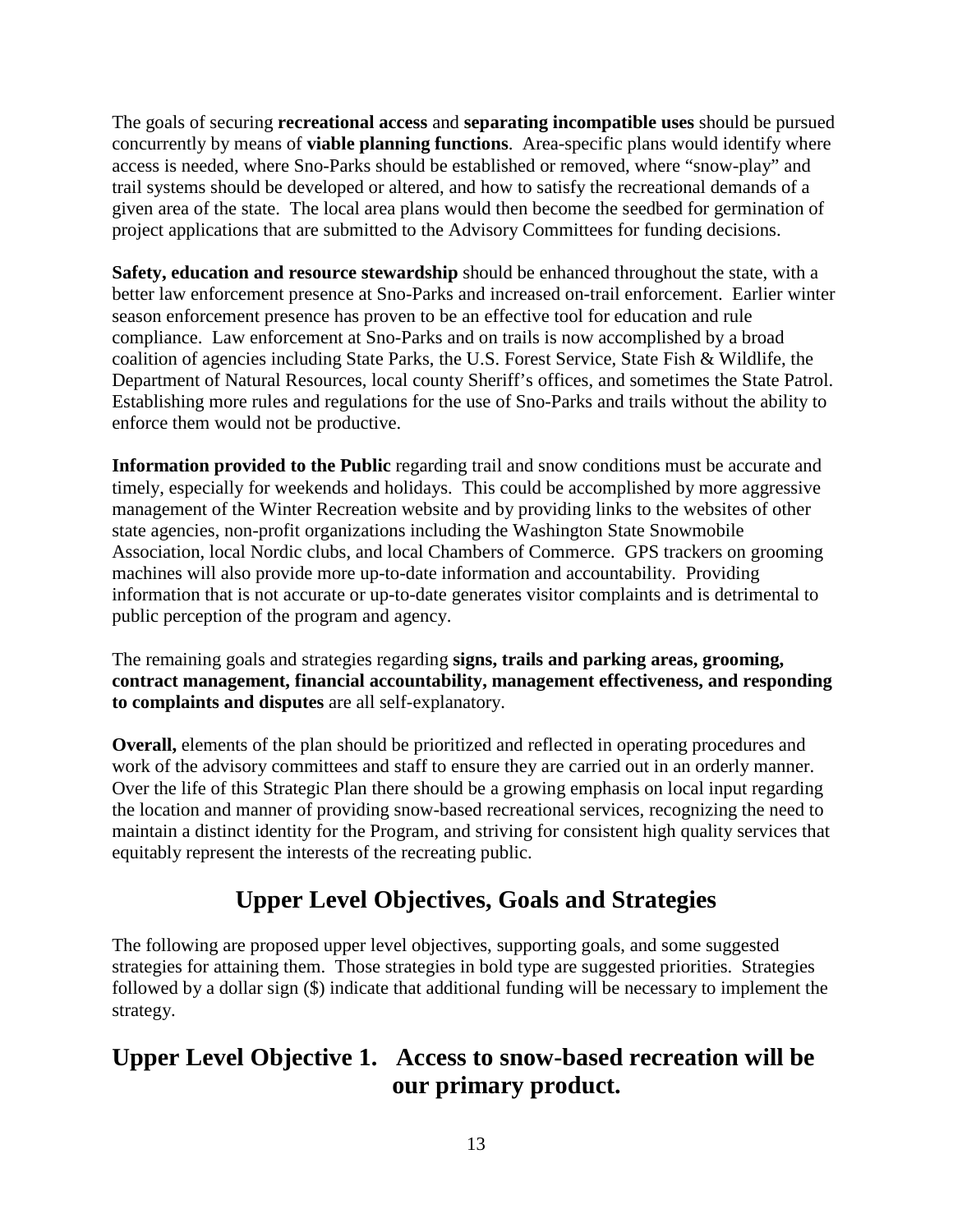#### **1. Recreational access opportunities are responsive to user demands, while reflecting sensitive environmental stewardship.**

#### **STRATEGIES:**

- A. Plan for or relocate more Sno-Parks, if trail system has the capacity to handle increased usage; and seek opportunities to expand trail systems to meet the needs of current and future populations, including non-groomed trail routes into backcountry areas (\$).
- B. Identify a list of desirable trailheads that currently do not have winter access, but have future potential for back country access.
- **C. Develop opportunities to provide "snowplay" areas, including sledding and tubing runs.**
- **D. Pursue adequate plowed access to off-trail recreational activities, such as snowshoeing, climbing, backcountry camping, sledding and general snow-play (\$).**
- **E. Actively participate in land use planning processes carried out by various land management agencies to advocate for recreational access, and participate in annual meetings with land-owners OSV travel would be of particular interest for snowmobilers and motorbikes with conversion kits...**
- F. Investigate the need for more "doggy" trails, skijoring and dog-sledding opportunities.
- G. Explore new opportunities for overnight lodging (cabins and yurts) and warming huts at Sno-Park areas and back-country areas accessed by trail (\$).
- H. Pursue permanent easements or long-term agreements for trail routes across public and private lands (\$).
- **I. Improve definitions of roles and responsibilities of land owners and user groups.**
- **J. Establish fat tire bike designated trail locations and use guidelines.**

#### **GOAL:**

#### **2. The Program has viable planning functions.**

- A. Plan and develop future facilities and services will be responsive to user needs and concerns, will assess and address environmental impacts, safety concerns, overcrowding and user conflicts; and will involve stakeholders and the Advisory Committees.
- **B. Encourage local stakeholders and volunteers to assist State Parks in developing area-specific plans that are guided by, consistent with, and help implement the Strategic Plan. As part of this, plan criteria needs to be developed and existing Sno-Parks evaluated.**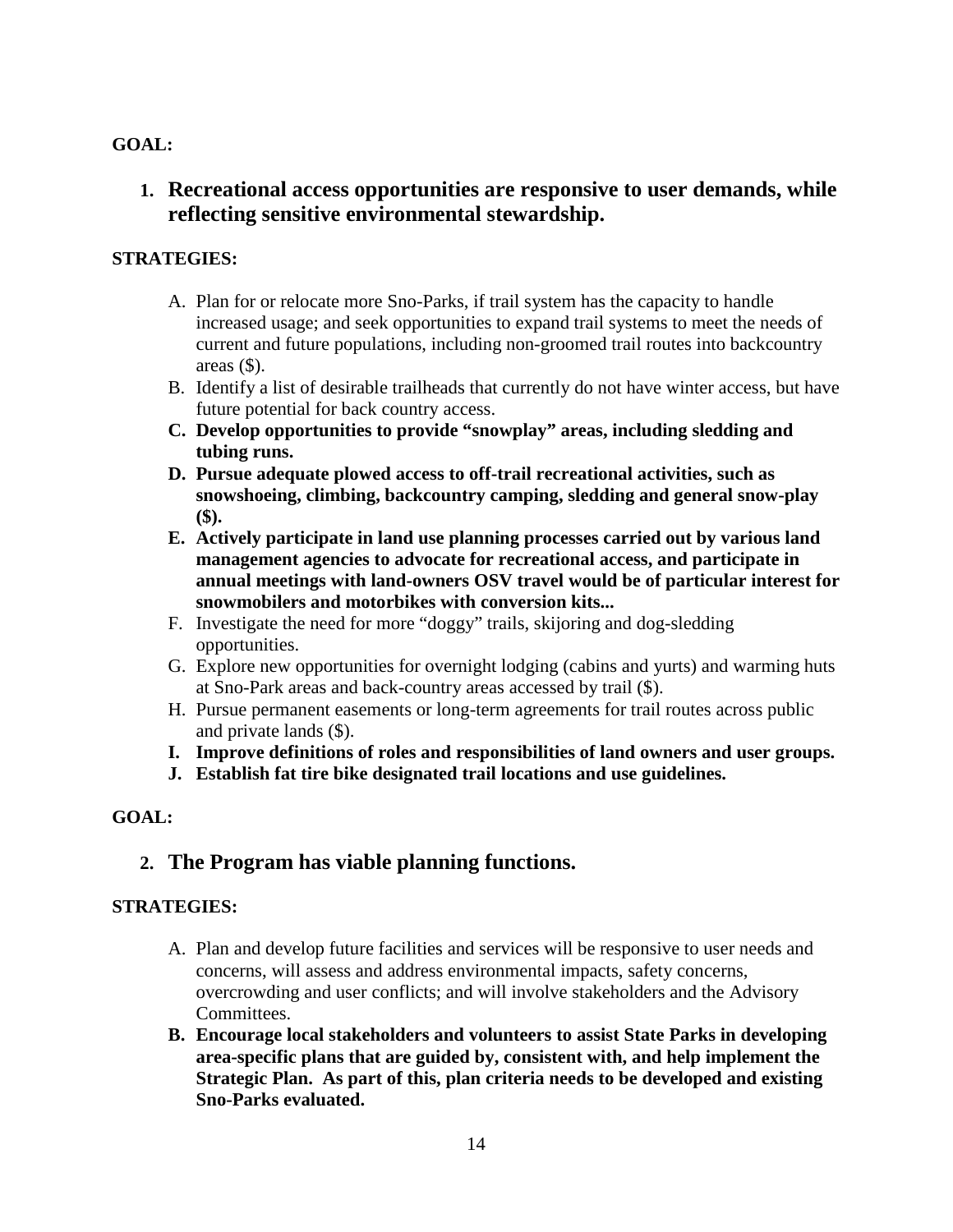- C. Analyze the Recreation and Conservation Office (RCO) data on the number of motorized and non-motorized users in the state in a cooperative effort with outdoor equipment retailers and other public agencies.
- **D. Continue to survey users and land owners on a regular basis to identify present and future needs and provide feedback, including demographics or economic impacts. Consider surveying people coming off trail, regarding the services provided (snow removal, sanitary conditions, trail head and trail signing, trail surface, etc). (\$)**
- E. Explore opportunities for more Sno-Parks and comprehensive trail systems that are easily accessed from population centers, to decrease drive times and help alleviate congestion at existing sites.
- F. Planning and development of future Sno-Parks and "Sno-Park Zones", and trails, will consider reliability of snow cover, higher elevation access points to parking and potential links to other attractions and amenities, including national, state and local parks, historic sites, scenic views, and private lodging and food services.
- G. Utilize the Recreation and Conservation Office (RCO), the Statewide Comprehensive Outdoor Recreation Plan (SCORP) and input from other governmental organizations (such as the U.S. Forest Service and counties) in the planning of facilities and services specific to non-motorized use.
- H. Promote recreation activities that enhance health and fitness.
- **I. Move towards a more streamlined sno-park permit system requirement and remove the need for a discover pass with a one-day sno-park permit on state owned land.**

**3. There is adequate separation of incompatible or conflicting recreational uses.** 

- **A. Sno-Park areas should serve dedicated trail systems when possible to meet the needs of a variety of incompatible or conflicting uses.**
- B. Separate "snow-play" areas should be provided.
- C. Educate recreational users about the needs and desires of the various users.
- D. Where conflicts develop, manage uses more intensely, and consider alternating uses by time or space as a means to avoid conflicts.
- **E. Consider using Sno-Park hosts or other volunteers to provide on-site education concerning rules, regulations and trail etiquette.**
- F. Target enforcement efforts in response to incident reports and complaints (\$).
- G. Continue to closely examine what other states and provinces are doing to mitigate use conflicts, i.e., Fat Tire Bicycles on snowmobile trails and/or groomed ski trails, sideby-sides and other over the snow vehicles (OSV) on winter trails.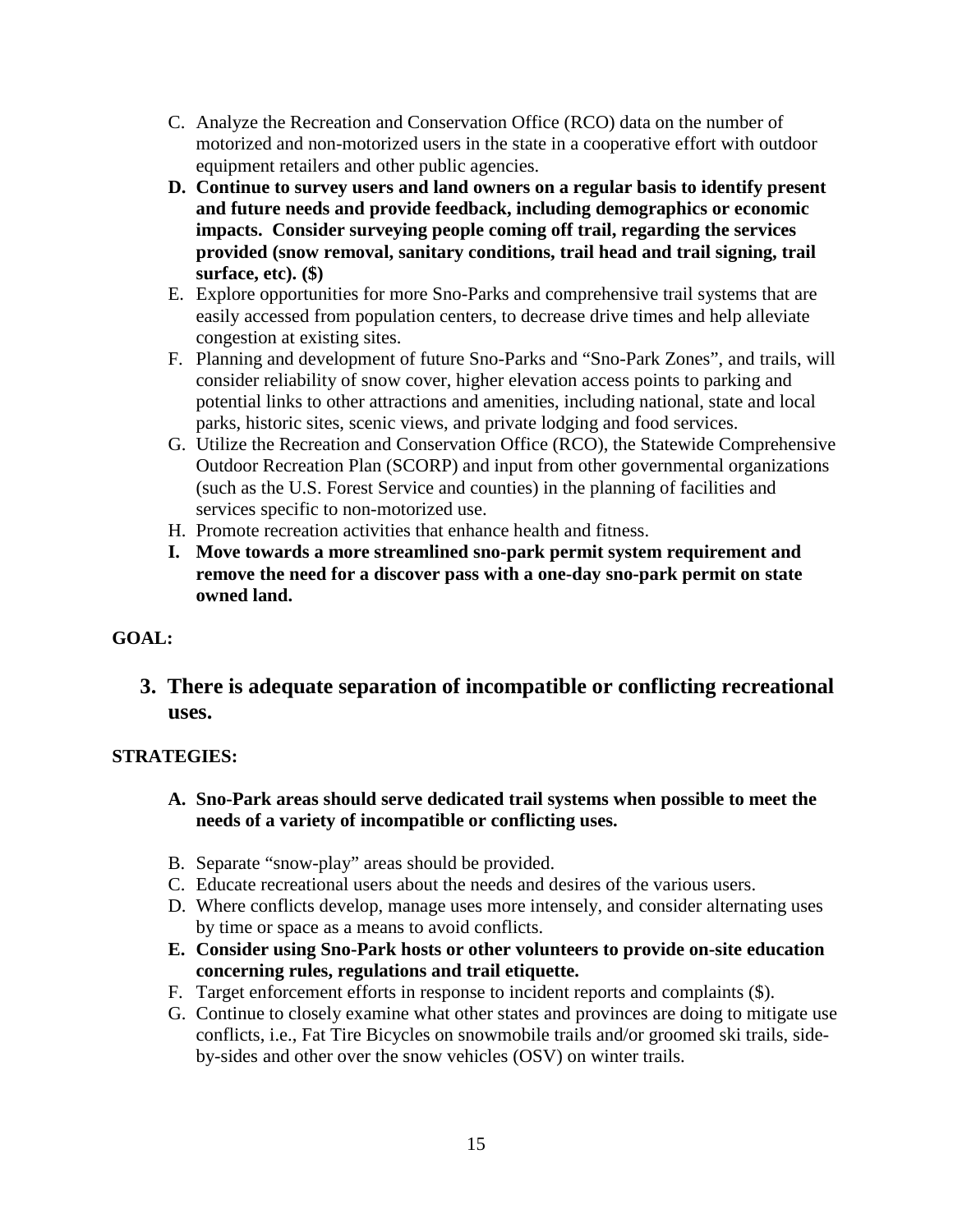**4. Well maintained, clearly signed and usable parking areas and trails, with accurate maps.**

#### **STRATEGIES:**

- **A. Snow removal should be a first priority for funding and contracting so that users can expect the parking lots to be plowed.**
- **B. Signing should be provided to clearly designate trails dedicated to certain uses, i.e. "Snowshoe only", "Skijoring only", "Dogs not permitted on Trail", etc. and to let people know where they are, and where access is prohibited.**
- C. Install more restrooms where needed, and provide ADA compliant restrooms, where practical. (\$)
- **D. Pursue opportunities to expand trail route identification and selection with volunteers, local clubs and organizations.**
- E. Review and enhance directional signing from highways and roads to parking areas and trailheads.

#### **GOAL:**

#### **5. Effective, safe trail grooming is provided.**

#### **STRATEGIES:**

- **A. Implement "condition-responsive" grooming as opposed to "fixed-schedule" grooming, and provide flexibility for grooming schedules to address local conditions.**
- **B. Apply cost-benefit and feasibility analyses when determining how to provide grooming services in any given area, considering private businesses, non-profit organizations, other agencies, or State Parks' staff and equipment.**
- C. Analyze the need for additional groomed trail routes where necessary to reduce crowding, and improve trail safety and quality.
- D. The need and identification of ungroomed or intermittently groomed trails should be evaluated and communicated to the users.
- **E. Implementing GPS technology to validate grooming data and provide 24/7 snocat location ability for emergencies and breakdown assistance.**
- F. **Lease GPS equipment and implement equipment tracking safety system.**

### **Upper Level Objective 2. We will build enduring partnerships.**

**GOAL:**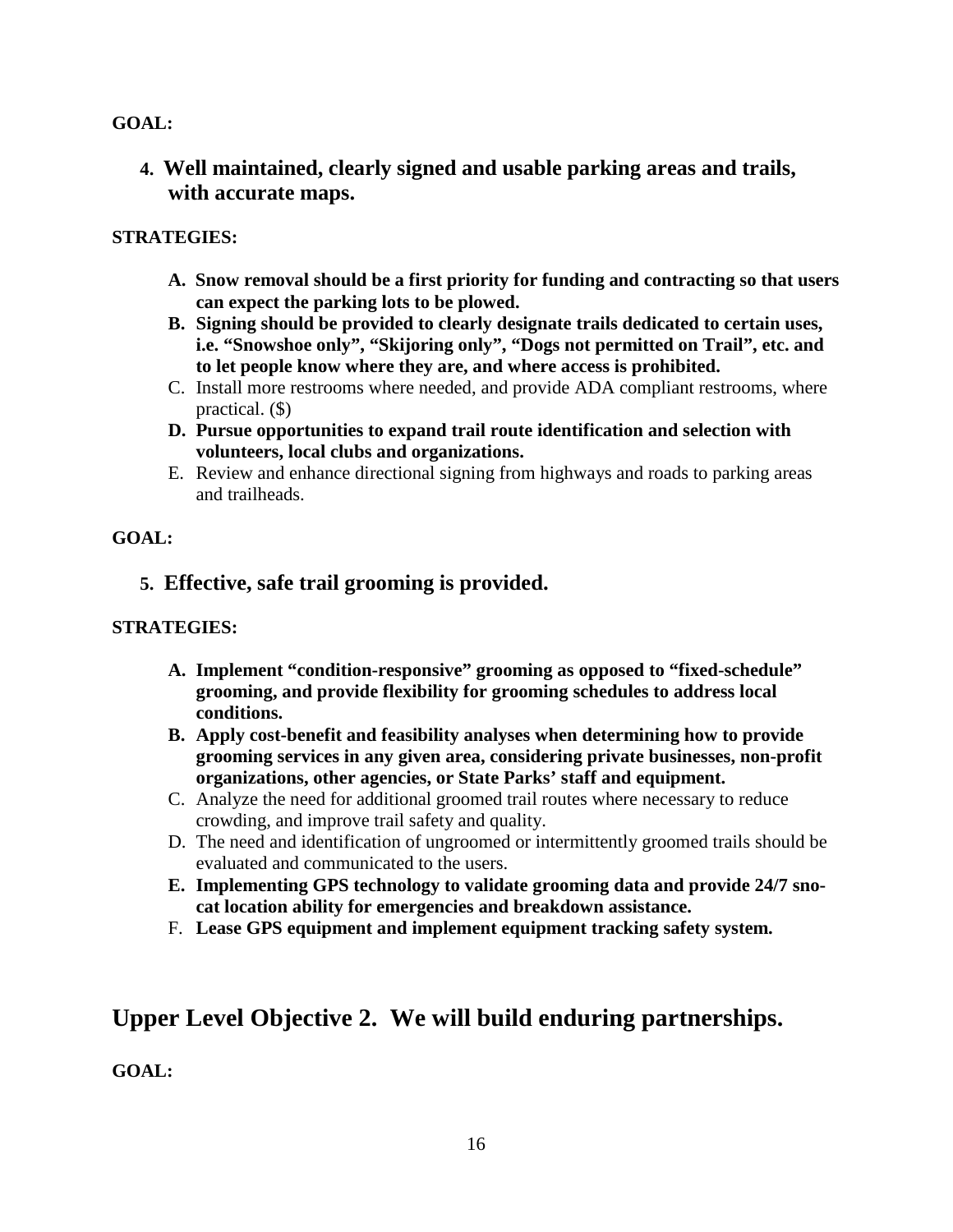#### **1. A vigorous, organized and respected volunteer program.**

#### **STRATEGIES:**

- **A. Accurately define the roles and responsibilities of volunteers, and provide related orientation and training.**
- **B. Increase the use of individual and group volunteers to carry out certain components of the program, such as monitoring, periodic evaluations, scheduling, and day-to-day operations.**
- C. Train volunteers that can be contacted on-site by users to supplement State Parks' staff and troubleshoot issues needing attention, help with user surveys, register complaints, and do car and people counts.

#### **GOAL:**

#### **2. Viable Advisory Committees, Associations, Councils, Clubs and Organizations that are regarded as cooperative partners.**

#### **STRATEGIES:**

- **A. Accurately define the roles and responsibilities of advisory committee members, grooming councils, etc., and provide related orientation and training, when appropriate.**
- **B. Give advisory committees, associations, councils, etc., meaningful involvement in creating operating procedures, policies and management of the program, and not relegate them to menial tasks only.**
- **C. Seek assistance and leadership from these partnerships in advocating for programs priorities, funding and growth.**

### **Upper Level Objective 3. We will maintain open and responsive communications with the public.**

#### **GOAL:**

**1. Safety, education and resource stewardship are high priorities.**

- **A. Upgrade security at Sno-Park areas, and improve enforcement on trails in those areas that have experienced user conflicts (\$).**
- **B. Explore and implement online snowmobile and general winter recreation safety programs and certifications.**
- C. Advisory Committees should make the allocation of a pre-determined percentage of each fund for enforcement of rules at Sno-Parks and on trail systems a priority.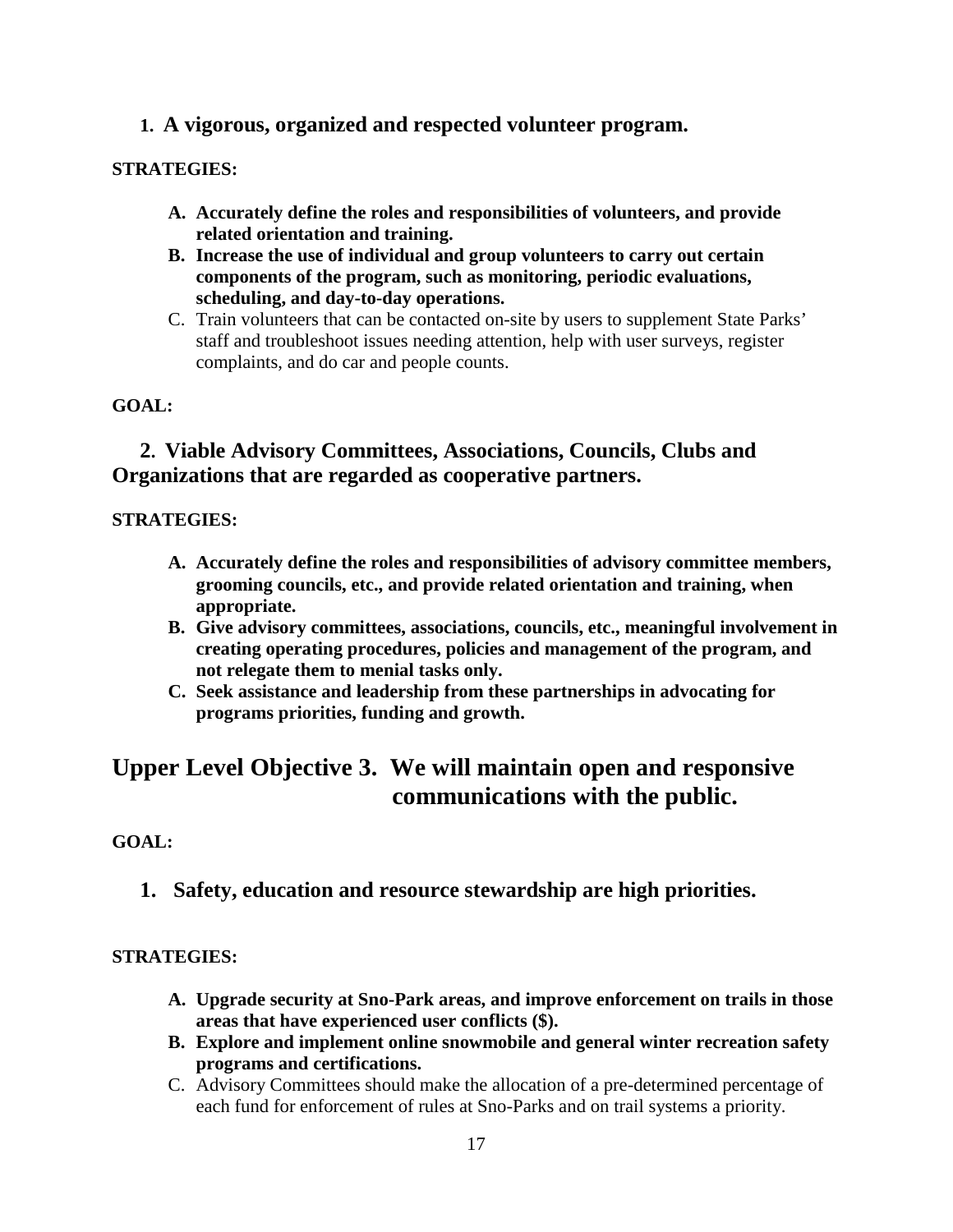- D. **Staff and volunteers to receive avalanche awareness and safety training, with more certified instructors (\$).**
- E. Work with land managing agencies and other local agencies to provide on-the-ground education/enforcement.
- F. Provide a strong emphasis on education and interpretation regarding the preservation of wildlife habitat and environmentally sensitive areas, and low-impact recreation.
- G. Conduct emphasis programs on respecting property rights of others; including trespass issues, wilderness encroachment, noise and pollution.

#### **2. We provide accurate and timely information to the public.**

#### **STRATEGIES:**

- A. Utilize a variety of delivery methodologies; social media, websites and links, including those maintained by State Parks, Outdoor Clubs, Chambers of Commerce, WSSA, CCWRC, and regular news releases about Winter Recreation Program functions, activities and projects.
- **B. Provide consistent and periodic updated information on trail conditions and status on the Winter Recreation website, or on linked websites.**
- C. Publish and distribute updated Winter Recreation publications, including maps and brochures showing the locations of recreational opportunities (including groomed and ungroomed trails) and explaining program funding mechanisms.
- D. Enlist volunteer assistance with update or redesign of maps, brochures and other publications.
- E. Do a pre-season press kit to newspapers about the Winter Recreation program.
- F. Participate in trade shows, and submit articles to trade magazines.
- **G. Research on-line interactive web based mapping technology, integrated with GPS equipment to provide the public with near real-time "groomed trail maps".**

#### **GOAL:**

**3. We respond to complaints and disputes in a timely and sensitive manner.** 

- **A. Review the procedure for resolving disputes and conflicts between grooming councils and contractors, and among user groups.**
- **B. Review the procedure for thoroughly investigating and responding to complaints in a timely manner.**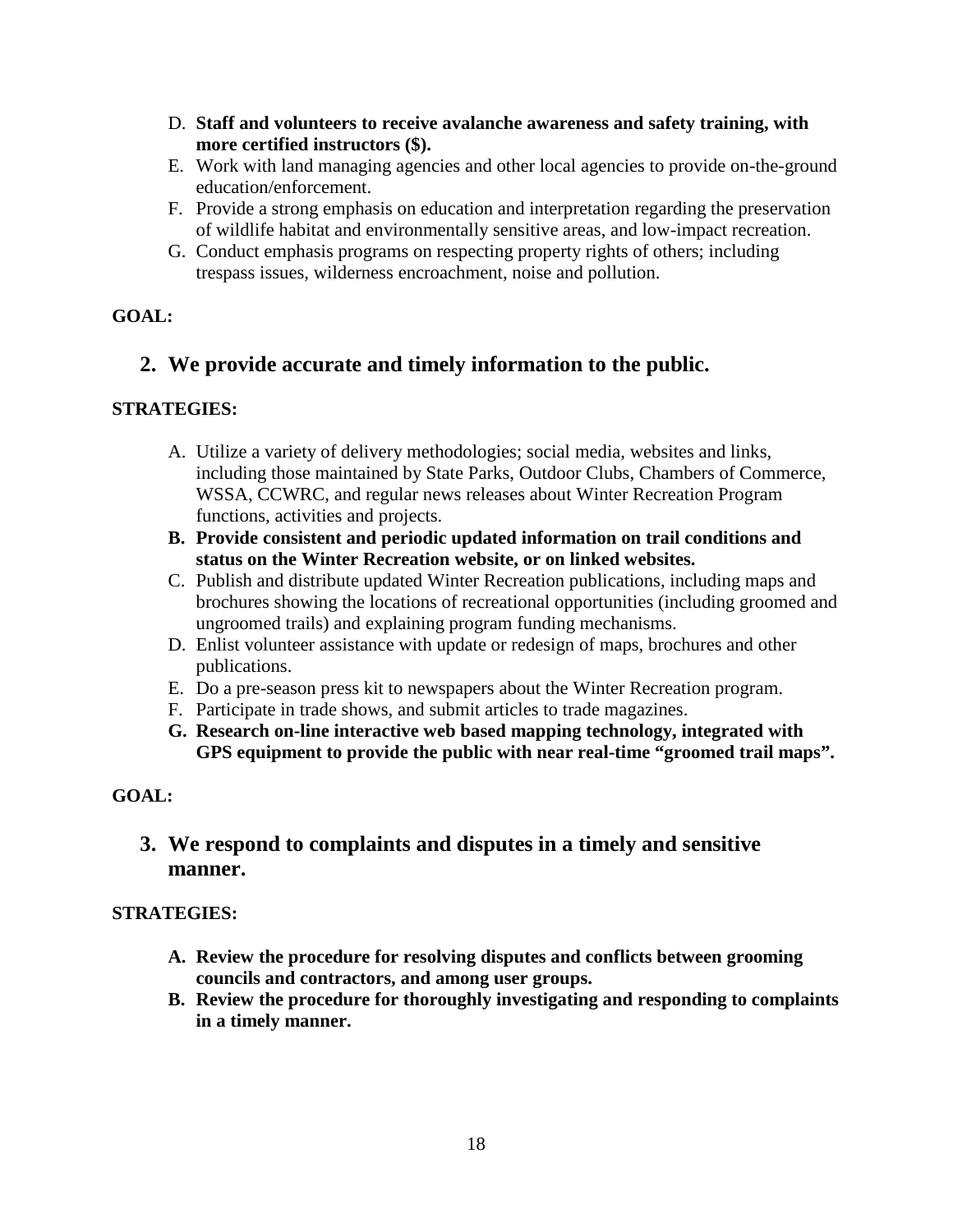### **Upper Level Objective 4. We will exercise transparent decisionmaking, with clear, understandable, and concisely written contracts, procedures and practices, grants and contracts.**

#### **GOAL:**

**1. We actively involve people in decisions that affect them, and help people participate by providing them with credible, timely and objective information.** 

#### **STRATEGIES:**

- **A. In consultation with the Advisory Committees and stakeholder groups, staff will develop and write policies, procedures and operational guidelines to direct program administrative functions.**
- **B. New administrative codes (WACs) should be developed that regulate program activities, as necessary.**
- B. Policies, procedures and guidelines will be reviewed at regular intervals, and modified as necessary.
- C. Operating guidelines are approved by the Chairs of Advisory Committees.

#### **GOAL:**

**2. We employ effective contract management principles and techniques, and maintain high standards of financial accountability and management effectiveness, including responsive budgeting and clear financial reporting.** 

- **A. Streamline and modernize application and contracting processes to reduce administrative workload for staff and applicants.**
- **B. Ensure congruity between grant applications and the contracts.**
- **C. Provide timely and detailed budget information and fund status to Advisory Committees and others.**
- D. Modernize accountability regarding annual revenues, grant funds received, funds realized from sale of excess equipment and management of state-owned property.
- E. Provide agendas for Advisory Committee meetings at least one week before meetings, and disseminate Advisory Committee minutes within one month following meetings.
- F. Program staff should receive training targeted to enhance management effectiveness (\$).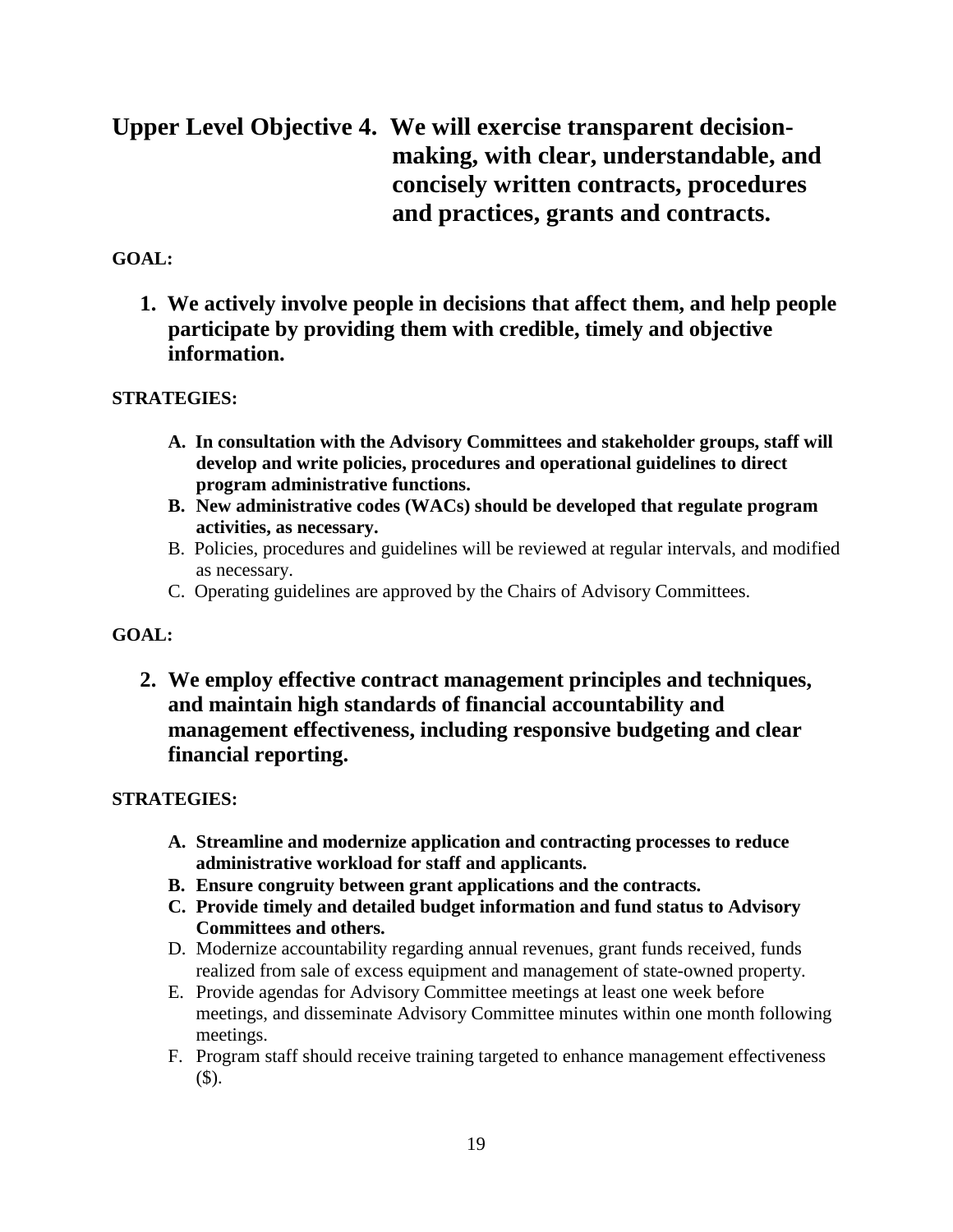**G. Evaluate the program's management and divisional reporting structure and identify administrative efficiencies and inefficiencies and effectiveness. This should include a determination if the program needs additional staff to maintain or enhance service levels, and if funding support is available.**

### **Upper Level Objective 5. We manage public resources in a consistent and responsible manner.**

#### **GOAL:**

#### **1. Winter Recreation services are adequately and equitably funded.**

#### **STRATEGIES:**

- A. Advocate for regional or state-wide organizations (comparable to the Washington State Snowmobile Association) that gives voice to non-motorized recreational users, to coordinate legislative relations. Consider approaching the Washington Trails Association and other similar organizations with this idea.
- **B. Funds collected from Commercial Use permittees and Concessionaires that use Sno-Park areas should be directed into the Winter Recreation Program budget.**
- C. Higher Sno-Park permit fees for private charter buses and vehicles with larger capacities, or requiring larger parking spaces, should be explored.
- D. Applications for funding will give preference to applications that show local volunteer and stakeholder support, and/or that involve multiple funding partners, and how projects link to local and regional systems and local economic interests.
- E. Applications to the Advisory Committees for funding should be consistent with the Strategic Plan and any local or regional plans that are subsequently developed.
- F. Scoring of funding applications by each Advisory Committee should consider the impacts of the projects on other users, and there should be coordination in project funding between the Advisory Committees, when appropriate.
- **G. Evaluate state ownership of grooming equipment by tracking the full ownership cost of the state-owned equipment.**
- H. Ensure efficient and effective use of established Accounts (Snowmobile and Non-Motorized), keeping administrative costs at appropriate levels.
- I. Explore ways to ensure that all snowmobiles are registered.
- J. Continue to seek grants and funds from other sources such as the Recreation Trails Program.

#### **GOAL:**

#### **2. We plan ahead to compensate for variables that affect service delivery.**